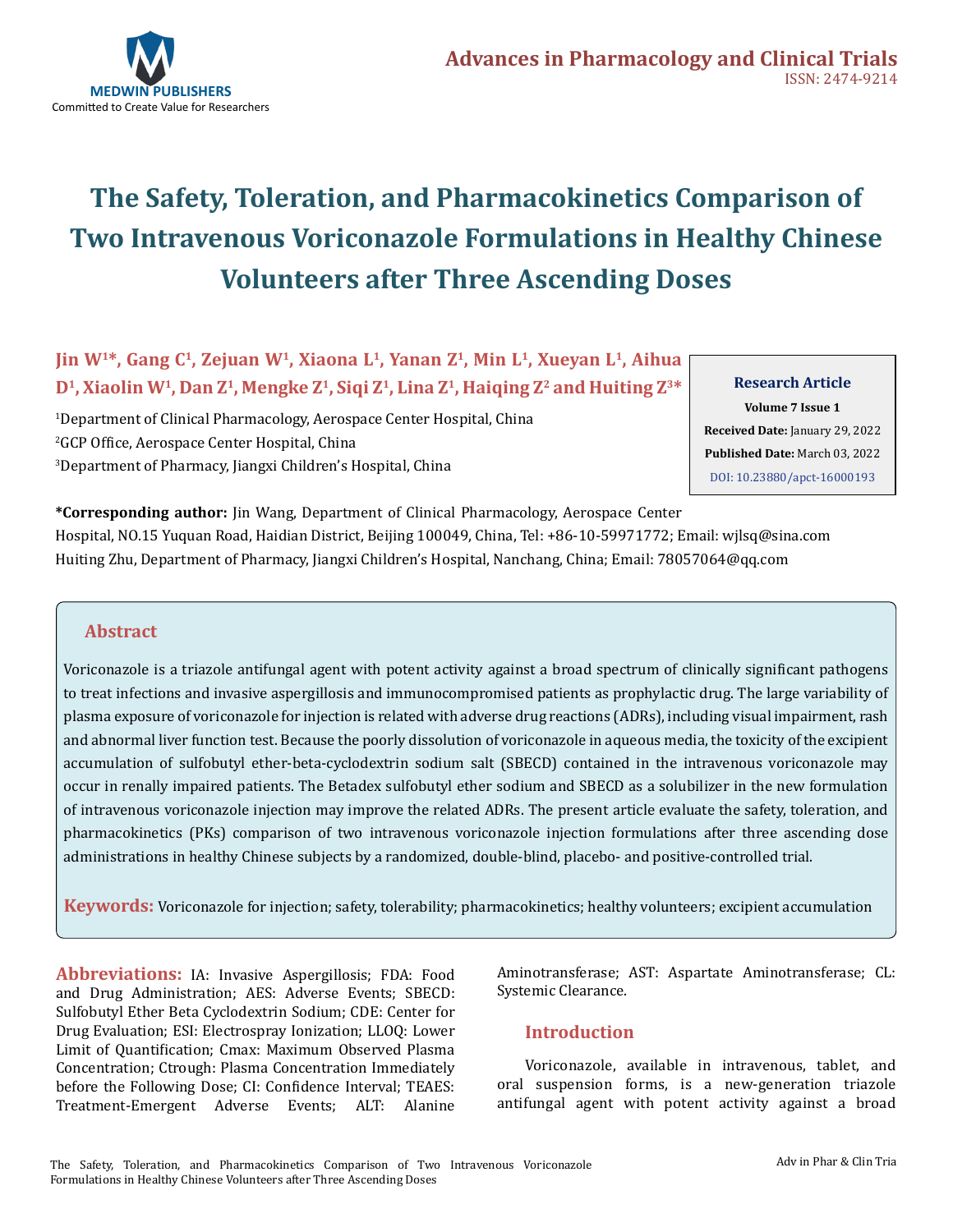spectrum of clinically significant pathogens, including Aspergillus, Cryptococcus, and Candida species [1,2]. It is an antifungal medicine that is used to treat infections and the first-line treatment agent for invasive aspergillosis (IA), serious Candida infections, and infections caused by Scedosporium species and Fusarium species, as indicated by the United States Food and Drug Administration (FDA) [3], as recommended by the Infectious Diseases Society of America guidelines in 2008 [4]. At plasma concentrations, voriconazole is known to demonstrate highly variable, nonlinear pharmacokinetic characteristics related to the polymorphic drug-metabolizing enzyme CYP2C19 and adverse events (AEs) [5-8]. Wide intraindividual and interindividual variability has been reported for voriconazole plasma concentrations in healthy subjects [9].

Although the clinical pharmacokinetics of voriconazole following i.v. dosing have been well characterized, many hospitalized critical patients require treatment with an intravenous regimen initially, followed by a continuous regimen by b.i.d. for 5 days. Owing to the large variability of plasma exposure and the wide clinical applications of voriconazole for injection, adverse reactions include visual impairment, fever, rash, vomiting, nausea, diarrhea, headache, peripheral edema, abnormal liver function test, respiratory distress, and abdominal pain [10,11]. Because the poorly dissolution of voriconazole in aqueous media, sulfobutyl ether beta cyclodextrin sodium (SBECD) as a solubilizer is contained in the currently marketed intravenous formulation of voriconazole [12,13]. While SBECD could be accumulated in renally impaired patients as the renal toxicity [12].

For the development of this test voriconazole injections, the excipient contains Betadex sulfobutyl ether sodium and sulfobutyl ether-beta-cyclodextrin sodium salt (SBECD) as a solubilizer. Given to the toxicity of the excipient accumulation of Betadex sulfobutyl ether sodium and SBECD, as declared by the Center for Drug Evaluation (CDE), NMPA (CYHS1900527), it need to evaluate the safety, tolerability, and pharmacokinetics of test formulations compared with original drugs (reference). To this end, a blinded, randomized, controlled, single-, and multiple-dose study was conducted in this study after the intravenous administration of voriconazole [Center for Drug Evaluation (CDE) identifier: CTR20201060.].In addition, for voriconazole injection, the price of the original drug is approximately three times greater

than that of the domestic generic drug. Therefore, there is a need to reduce the economic burden on individuals, families, and society and improve drug accessibility for patients.

#### **Materials and Methods**

#### **Participants and formulations**

A total of 42 healthy Chinese male and female volunteers (sex ratio, 1:1) aged 18-45 years, weighing 45 (female) or 50 (male) to 75 kg with a body mass index of 19- 26 according to Quetelet's index [weight (kg)/height2 (m)] were enrolled in this study. Volunteers with any physical or laboratory abnormalities, abnormal chest imaging and ophthalmic examination, a history of clinically significant disease (especially drug sensitivity) in response to medical treatment, or a history of clinically significant visual impairment (e.g., vision, visual field, or color abnormality) were excluded.

The test formulation (voriconazole injection, 0.2 g, lot no. PFL180101 with a voriconazole content of 100.5% and expiration date in December 2020) and placebo formulation (lot no. PFLK200501 with expiration date in April 2021) used in this study were obtained from Suzhou Borui Pharmaceutical Co., Ltd. (Suzhou, Jiangsu, China). The reference formulation (Vfend®, 0.2 g, lot no. Z594801 with a voriconazole content of 104.1% and expiration date in December 2021) was produced by Pharmacia & Upjohn Company.

#### **Study Design**

This randomized, placebo-controlled, positivecontrolled, parallel-group, double-blinded study was approved on May 21, 2020 by the Ethics Committee of the Aerospace Center Hospital (No: EC2020-16). Among 42 subjects, every 14 subjects enrolled in the study were successively assigned to one of three escalation cohorts (3 mg/kg, 4 mg/kg, and 6 mg/kg) when the tolerability assessment for previous administration was good. The subjects of each cohort were randomized 4:2:1 to test formulation, positive control, or placebo. Each subject was administered one single dose (day 1), followed by multiple doses (on days 4-8) every 12 h i.v. for nine doses after threeday washout (Table 1).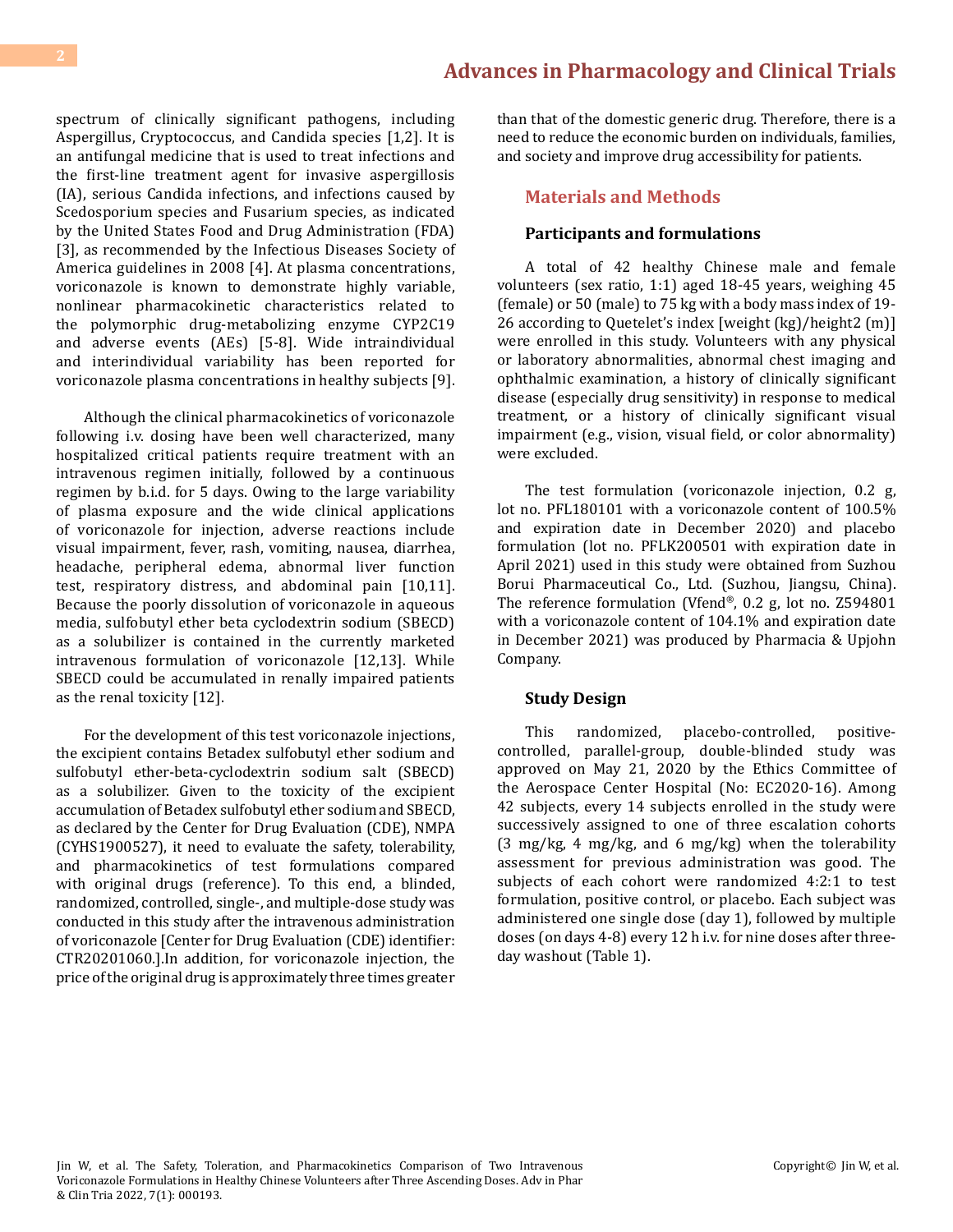| Cohort $(n)$<br>1(14) | Group                                            |                           | Dose on day                                                                                                              |                                           |                                                         |                                         |                                                                                                                                                          |  |  |  |
|-----------------------|--------------------------------------------------|---------------------------|--------------------------------------------------------------------------------------------------------------------------|-------------------------------------------|---------------------------------------------------------|-----------------------------------------|----------------------------------------------------------------------------------------------------------------------------------------------------------|--|--|--|
|                       | (n)                                              | $1$ (i.v.)                | $1 - 3^*$                                                                                                                | $4 - 7$<br>(i.v.)                         | $6 - 7^*$                                               | 8<br>(i.v.)                             | $8-10$ (or $13$ ) <sup>*</sup>                                                                                                                           |  |  |  |
|                       | Test drug(8)                                     |                           | PK(time):-1 h                                                                                                            |                                           | PK(time):                                               |                                         | PKcollection time:                                                                                                                                       |  |  |  |
|                       | Positive<br>drug(4)                              | $3 \text{ mg/kg}$<br>q.d. | (predose), $0.5 h$ , 1<br>h, $1.5 h$ , $2 h(end)$<br>time), $2.5 h$ , $3 h$ , $4$<br>h, 6h, 8h, 12<br>h, $24h$ and $48h$ | $3 \text{ mg/kg}$<br>b.i.d.               | -1 h(predose) and $ 3 \text{ mg/kg} $<br>2 h (end time) | q.d.                                    | $-1$ h(predose), $0.5$ h, $1$<br>h, $1.5 h$ , $2 h(end time)$<br>$\sqrt{2.5h}$ , 3h, 4h, 6h, 8<br>h, $12 h$ , $24 h$ and $48 h$                          |  |  |  |
|                       | Placebo(2)                                       |                           |                                                                                                                          |                                           |                                                         |                                         |                                                                                                                                                          |  |  |  |
|                       | Test drug(8)                                     |                           |                                                                                                                          | $4 \frac{\text{mg}}{\text{kg}}$<br>b.i.d. |                                                         | $4 \text{ mg/kg}$<br>q.d.               | The same as above                                                                                                                                        |  |  |  |
| 2(14)                 | Positive<br>drug(4)                              | $4 \text{ mg/kg}$<br>q.d. | The same as above                                                                                                        |                                           | The same above                                          |                                         |                                                                                                                                                          |  |  |  |
|                       | Placebo(2)                                       |                           |                                                                                                                          |                                           |                                                         |                                         |                                                                                                                                                          |  |  |  |
|                       | Test drug(8)                                     |                           |                                                                                                                          |                                           |                                                         |                                         | PK collection time:                                                                                                                                      |  |  |  |
| 3(14)                 | Positive<br>$6 \text{ mg/kg}$<br>q.d.<br>drug(4) |                           | The same as above                                                                                                        | 6 mg/kg<br>b.i.d.                         | The same above                                          | $6 \frac{\text{mg}}{\text{kg}}$<br>q.d. | $-1$ h(predose), $0.5$ h, $1$<br>h, $1.5 h$ , $2 h(end time)$<br>$2.5 h$ , $3 h$ , $4 h$ , $6 h$ , $8$<br>h, 12 h, 24 h, 48 h, 72<br>h, $96h$ and $120h$ |  |  |  |
|                       | Placebo(2)                                       |                           |                                                                                                                          |                                           |                                                         |                                         |                                                                                                                                                          |  |  |  |

\*Voriconazole was infused intravenously (i.v.) at a constant rate for a fixed time (2 hours ±3 min) by dosage design in each cohort. If the 3 mg/kg single dosage was well tolerated, after the three-day washout, the participant was administered the 3 mg/ kg dosage every 12 h i.v. thereafter until the morning of day 8, as well as the 4 mg/kg and 6 mg/kg cohorts.

\*In the cohort of 6 mg/kg, 72 h, 96 h and 120 h PK collection times were added in the design after day 8 administration. \*PK: Plasma pharmacokinetic sampling

**Table 1:** Dosing regimens\* and PK\* collection time.

#### **PK Assessment**

Venous blood samples (sufficient to provide 0.8 ml of plasma) were collected in 3 ml EDTA tubes at the PK collection times shown in Table 1. In the cohort of 3 mg/ kg and 4 mg/kg, sampling was conducted predose and at frequent intervals (on day 1 and day 8) until 216 hours postdose. For the 6 mg/kg, the additional sample at the 240 h, 264 h and 288 h post-dose were collected after the last dose. Plasma was separated by centrifugation (2500 g for 10 min at 4°C) and stored immediately at -80°C until analysis.

The plasma concentrations of voriconazole were quantified by LC–MS/MS. Liquid chromatography was performed on an ExionLCTM UHPLC system (SCIEX) with a Venusil MP C18 column (50 mm $\times$ 2.1 mm, 5.0 µm; Agela Technologies). An API 4000 triple quadruple mass spectrometer equipped with an electrospray ionization

(ESI) source (SCIEX) was used for mass spectrometric detection. The quantitative analysis of voriconazole and IS in human plasma was performed in multiple reaction monitoring (MRM) mode. The detection method was fully validated according to US FDA guidelines. The lower limit of quantification (LLOQ) was 15.0ng/mL, and the method was linear in the concentration range of 15.0–15000 ng/mL.

#### **Pharmacokinetic parameters**

Individual PK parameters were calculated by a noncompartmental method using WinNonlin 8.3.1. The maximum observed plasma concentration (Cmax), the plasma concentration immediately before the following dose (Ctrough), and the time to achieve Cmax (Tmax) were determined by directly inspecting the individual plasma concentration–time profiles. The area under the plasma concentration–time curve (AUC) from dosing to the time of the last quantifiable concentration (AUC0-last) and the AUC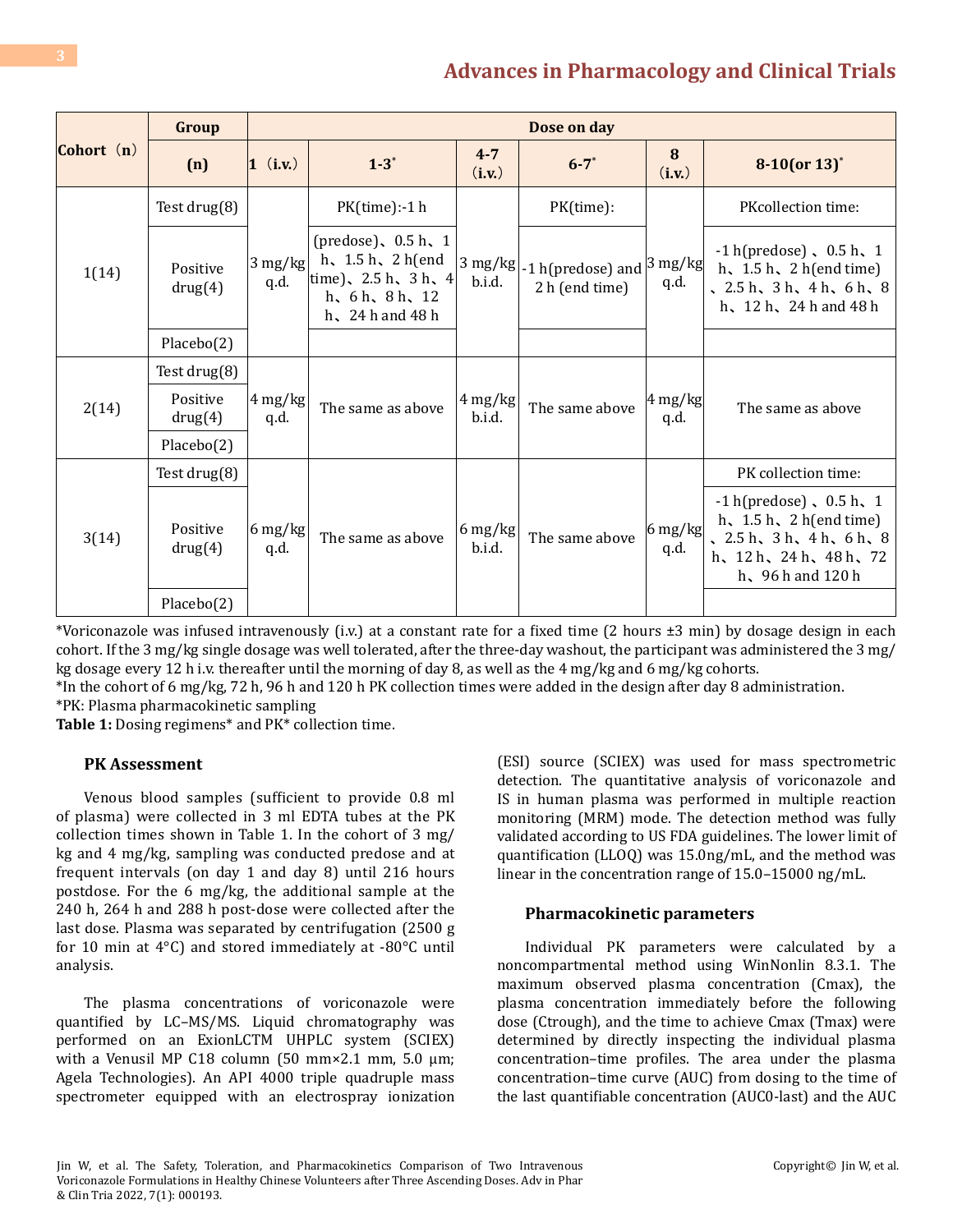up to the time point of the next dosing  $(12 h)$  (AUC0- $\tau$ ) were calculated using the linear-up/log-down trapezoidal method. The terminal elimination constant  $(\lambda z)$  was estimated from the natural logarithmic-transformed plasma concentration– time curve using linear regression, and the terminal elimination half-life (t1/2) was calculated as  $\ln 2/\lambda z$ . The AUC from dosing to time infinity (AUCinf) was determined using  $AUC0$ -last + C last/ $\lambda$ z.

Multiple-dose pharmacokinetics include more parameters in addition to those described above. The average steady-state plasma concentration (Cav, ss) was calculated as AUC0-τ, ss/τ, where AUC0-τ, ss is the AUC in a dosing interval at steady state, which is calculated from 0 to  $\tau$  h post-dose on Day 8, and  $\tau$  is the dosing interval (12 h). The minimum plasma concentration (Cmin, ss) is the plasma concentration predose on day 8. The degree of fluctuation (DF) was determined as (Cmax, ss–Cmin, ss)/Cav, ss. The accumulation ratio (RAUC) was calculated from AUC0-τ/ AUC0-12, where AUC0-12 is the AUC calculated from 0 to 12 h postdose on Day 1.

#### **Safety and tolerability assessments**

All adverse events (including SAE) that occurred during the trial were recorded, particularly the time of onset, duration, and severity, and their relationship to treatment according to the assessment. City Universal Color Test (2nd ed.) (color vision), Snellen chart (visual acuity), and evaluation of visual impairment observation and followup were used to assess visual disturbance during or after drug infusion based on the common adverse reactions to voriconazole. In addition, routine blood and urine tests and clinical chemistry tests (including liver function) were performed at screening, baseline, before the morning dose on days 9 and 11, withdrawal visit, and follow-up visit. Depending on the symptoms and signs during the infusion, further clinical chemistry tests were performed. A 12-lead electrocardiogram was performed once at 2 h after the morning dose infusion when screening, at baseline, at day 9, at day 11, and at the withdrawal visit. If ECG was abnormal with clinical significance, it was performed twice at least 1-minute intervals. Vital signs were measured throughout the study, including at screening, baseline, 1 h prior to the morning dose, 2 h and 8 h after the morning dose on days 1 to 8, 1 h prior to the evening dose, 2 h after the evening dose on days 4 to 7, and 8:00‒10:00 am and 20:00‒22:00 pm on days 2, 3, 9 and 10.

#### **Statistical Analysis**

Statistical analysis of the demographics of the subjects and safety was performed using SAS V9.4 (SAS Institute Inc., Cary, NC, USA). The software package Phoenix WinNonlin 8.3 was used to analyze the pharmacokinetic parameters of the test and reference formulation without a placebo group using descriptive statistics (mean, SD, medium, CV, min, and max). A pharmacokinetic analysis of the plasma concentration data was conducted using a nonlinear mixed-effects modeling approach. The power model was used to evaluate the linear relationship between AUC, Cmax, and the dose of voriconazole in plasma, as well as dose-proportional analysis between the single-dose and multiple-dose studies.

The AUCinf, AUC0-t, and C max of voriconazole for the single-dose administration and AUCtau and Cmax,ss of voriconazole for the multiple-dose administration were analyzed for dose proportionality using a power model. The following model was fitted:  $log e$  (AUC or Cmax) =  $\mu$  + β\*log e (dose). The estimation obtained for β was a measure of the dose proportionality, which was assessed separately for Chinese subjects. No formal statistical inference was performed for the β estimate. This model was fitted with a simple linear regression (using SAS PROC REG) to estimate the slope of the regression line and a two-sided 95% confidence interval (CI) for the slope coefficient β. The estimated values of the slope close to 1 are considered evidence of dose proportionality.

#### **Results**

#### **Participants**

A total of 42 subjects were enrolled with a 1:1 sex ratio. These subjects were enrolled into three cohorts (3mg/kg, 4mg/kg and 6mg/kg) (n=14). The demographic characteristics of the 42 subjects in the three cohorts are shown in Table 2. There were no significant differences in age, height, weight, or BMI among the groups. All subjects completed the study, except for one individual who withdrew from the 3 mg/kg cohort on day 4 after the morning infusion of multiple doses as a result of an abnormality in the 12-lead electrocardiogram. All subjects were included in the safety evaluation, and all subjects who received the test formulation of voriconazole or the positive voriconazole were included in the pharmacokinetic analysis.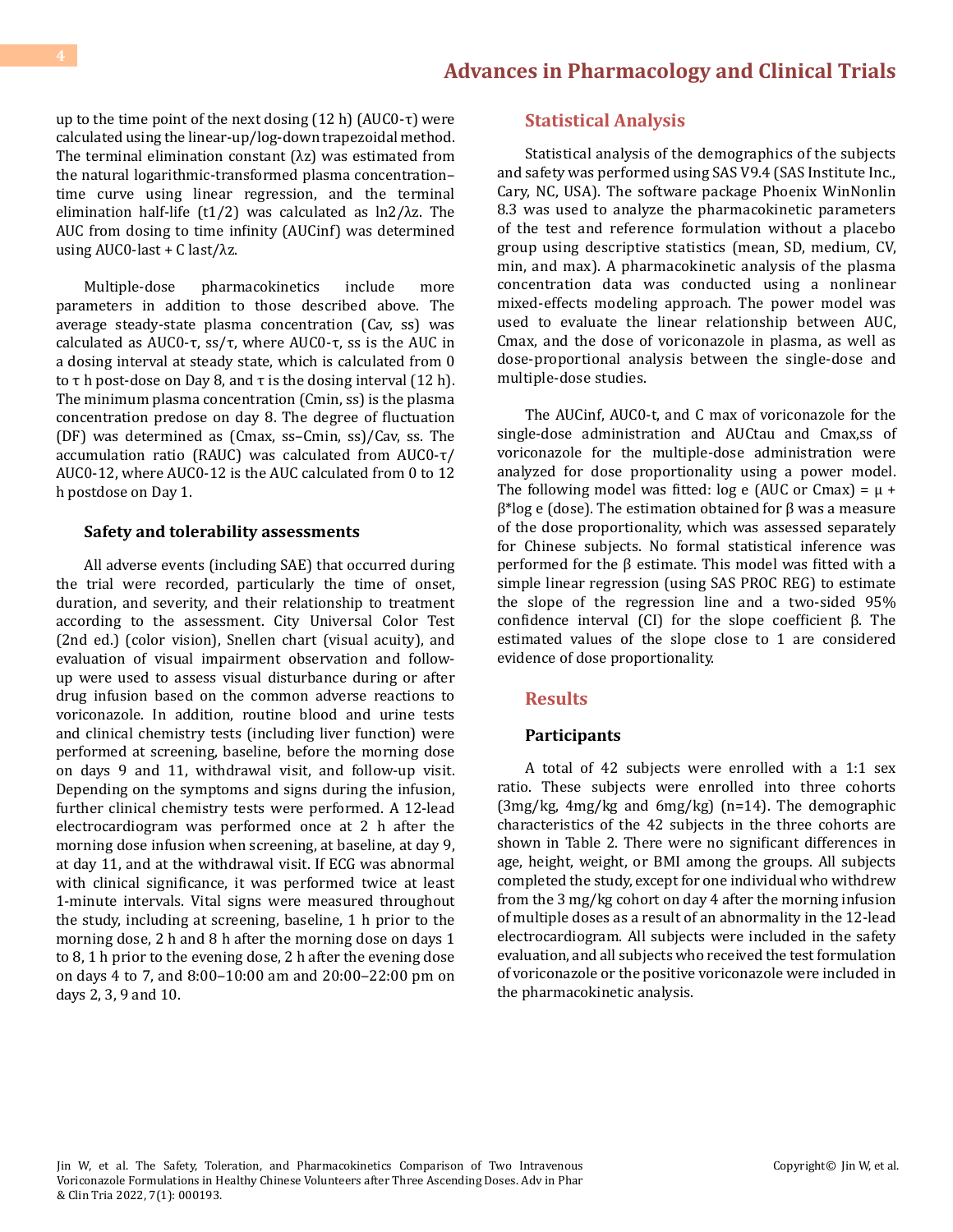|                          | $3 \frac{\text{mg}}{\text{kg}}$ |                         | $4 \text{ mg/kg}$                                 |                      | $6 \frac{\text{mg}}{\text{kg}}$ |                      |                |                  |
|--------------------------|---------------------------------|-------------------------|---------------------------------------------------|----------------------|---------------------------------|----------------------|----------------|------------------|
|                          | <b>Test drug</b>                | <b>Positive</b><br>drug | <b>Test drug</b>                                  | <b>Positive drug</b> | <b>Test drug</b>                | <b>Positive drug</b> | <b>Placebo</b> | <b>Sum</b>       |
|                          | $(n=8)$                         | $(n=4)$                 | $(n=8)$                                           | $(n=4)$              | $(n=8)$                         | $(n=4)$              | $(n=6)$        |                  |
| Age(year)                |                                 |                         |                                                   |                      |                                 |                      |                |                  |
| Mean(SD)                 | $27.25 \pm 5.5$                 | $33.5 \pm 4.12$         | 35±3.66                                           | 29.75±7.41           | $31.5 \pm 7.27$                 | $29.5 \pm 2.38$      | 27.17±4.12     | $30.57 \pm 5.75$ |
| Height (cm)              |                                 |                         |                                                   |                      |                                 |                      |                |                  |
| Mean(SD)                 |                                 |                         | 159.88±6.35) 161.50±4.08 162.63±10.01 165.63±6.02 |                      | $164.13\pm 6.8$                 | 165.25±8.61          | 163.50±7.96    | 162.94±7.25      |
| Weight (kg)              |                                 |                         |                                                   |                      |                                 |                      |                |                  |
| Mean(SD)                 | $56.49\pm 6.14$                 | 56.43±4.32              | 60.85±7.31                                        | 59.55±8.26           | 60.08±6.47                      | $62.63 \pm 6.78$     | 57.78±5.79     | 59.06±6.39       |
| BMI (kg/m <sup>2</sup> ) |                                 |                         |                                                   |                      |                                 |                      |                |                  |
| Mean(SD)                 | $22.08 \pm 1.76$                | 21.60±0.81              | $22.96 \pm 0.65$                                  | 21.63±1.84           | $22.31 \pm 2.06$                | 22.92±2.12           | 21.58±1.11     | $22.21 \pm 1.55$ |

#### Safety and tolerability

**Table 2:** Demographic characteristics

One subject (female) dropped out from the study due to a multifocal ventricular premature heartbeat observed in the 2 h ECG after the first morning dose infusion of multiple doses compared with the baseline ECG in the 3 mg/ kg cohort. After her withdrawal, a follow-up ECG showed that the multifocal ventricular premature heartbeat had disappeared. Investigators considered it unlikely to be drug-related based on the subject's past medical history of premature beat but without true disclosure to the investigator at that time during screening. All thirty-six of the subjects receiving voriconazole and six subjects in the placebo group experienced 83 treatment-emergent adverse events (TEAEs) (Table 3). Among them, in the highest-dose regimen (6 mg/kg), one subject experienced a severe rash in Grade 3, three subjects experienced five moderate adverse reactions in Grade 2 (two serum aspartate aminotransferase (AST) elevation, one alanine aminotransferase (ALT) elevation, and one dizziness and one ear stuffiness). Other adverse events were associated with laboratory tests, ECG, hallucinations, insomnia, and visual disturbance; however, all were mild in Grade 1 without SAE. All 35 mild visual disturbances, including 8 flash hallucinations, 13 yellow vision, 8 photophobia, 6 blurred vision, and 1 green vision, were spontaneously reported by a total of nine subjects administered voriconazole. All 41 subjects were generally well tolerated at 10 or 13 days during the SAD and MAD studies.

|                                |                                    | $3 \text{ mg/kg}$ |                         |                  | $4 \text{ mg/kg}$       |            | $6 \frac{\text{mg}}{\text{kg}}$ |                |              |
|--------------------------------|------------------------------------|-------------------|-------------------------|------------------|-------------------------|------------|---------------------------------|----------------|--------------|
|                                |                                    | <b>Test drug</b>  | <b>Positive</b><br>drug | <b>Test drug</b> | <b>Positive</b><br>drug | Test drug  | <b>Positive</b><br>drug         | <b>Placebo</b> | <b>Total</b> |
|                                |                                    | $(n=8)n/$         | $(n=4) n/$              | $(n=8) n/$       | $(n=4) n/$              | $(n=8) n/$ | $(n=4) n/$                      | $(N=6) n/$     | $(N=42)$     |
|                                |                                    | cases             | cases                   | cases            | cases                   | cases      | cases                           | cases          | n/cases      |
|                                | Body system(SOC) Adverse event(PT) | 2-Feb             | 4-Mar                   | $9$ -Jun         | 2-Feb                   | 15/54      | 9-Mar                           | 3-Feb          | 33/83        |
| Ear and Labyrinth<br>disorders |                                    | 0/0               | 0/0                     | 0/0              | 0/0                     | $1$ -Jan   | 0/0                             | 0/0            | $1$ -Jan     |
|                                | Ear discomfort                     | 0/0               | 0/0                     | 0/0              | 0/0                     | $1$ -Jan   | 0/0                             | 0/0            | $1$ -Jan     |
| Infection and<br>infestations  |                                    | 0/0               | 0/0                     | 0/0              | 0/0                     | $1$ -Jan   | 0/0                             | 0/0            | $1$ -Jan     |
|                                | Herpesvirus<br>infections          | 0/0               | 0/0                     | 0/0              | 0/0                     | $1$ -Jan   | 0/0                             | 0/0            | $1$ -Jan     |
| Investigations                 |                                    | 2-Feb             | 4-Mar                   | 5-Mar            | 2-Feb                   | 8-May      | $1$ -Jan                        | $1$ -Jan       | 17/23        |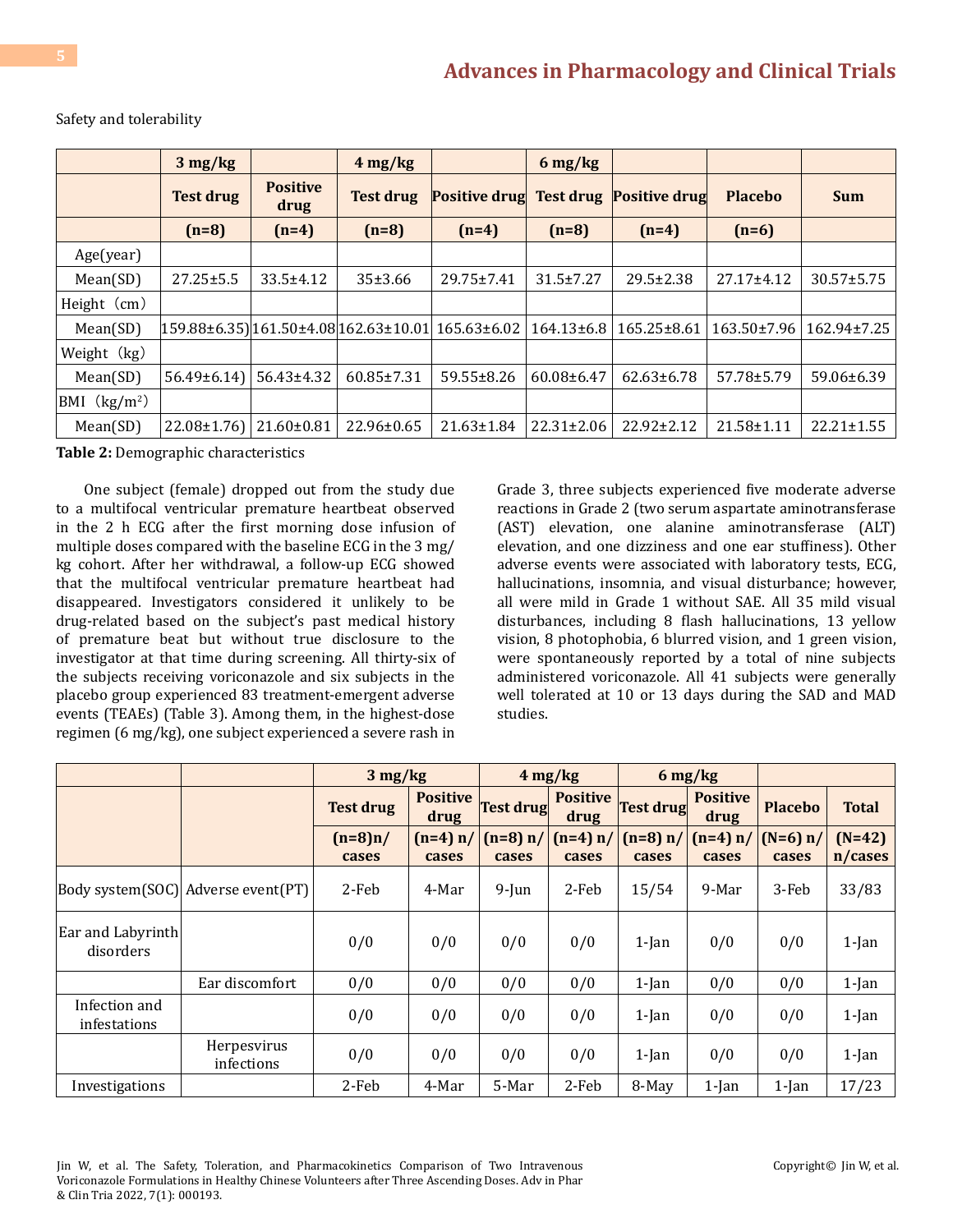|                                              | White blood cell<br>decreased                 | 0/0      | $1$ -Jan | 0/0      | 0/0      | 0/0      | 0/0      | 0/0      | $1$ -Jan |
|----------------------------------------------|-----------------------------------------------|----------|----------|----------|----------|----------|----------|----------|----------|
|                                              | *ALT increased                                | 0/0      | $1$ -Jan | 2-Feb    | 0/0      | 2-Feb    | 0/0      | 0/0      | 5-May    |
|                                              | Urine leukocyte                               | 0/0      | 0/0      | 0/0      | 0/0      | $1$ -Jan | 0/0      | 0/0      | $1$ -Jan |
|                                              | Proteinuria                                   | 0/0      | 0/0      | 0/0      | $1$ -Jan | 0/0      | 0/0      | 0/0      | $1$ -Jan |
|                                              | Eosinophil<br>percentage<br>increased         | 0/0      | 0/0      | 0/0      | 0/0      | 0/0      | 0/0      | $1$ -Jan | $1$ -Jan |
|                                              | *AST increased                                | 0/0      | 2-Feb    | 3-Mar    | 0/0      | 2-Feb    | 0/0      | 0/0      | $7$ -Jul |
|                                              | Electrocardiogram<br>QT interval<br>prolonged | 0/0      | 0/0      | 0/0      | $1$ -Jan | 0/0      | $1$ -Jan | 0/0      | 2-Feb    |
|                                              | Electrocardiogram<br>abnormal                 | $1$ -Jan | 0/0      | 0/0      | 0/0      | 0/0      | 0/0      | 0/0      | $1$ -Jan |
|                                              | Hypokalemia                                   | 0/0      | 0/0      | 0/0      | 0/0      | 3-Mar    | 0/0      | 0/0      | 3-Mar    |
|                                              | Hypotension                                   | $1$ -Jan | 0/0      | 0/0      | 0/0      | 0/0      | 0/0      | 0/0      | $1$ -Jan |
| Nevous System<br>Disorders                   |                                               | 0/0      | 0/0      | $1$ -Jan | 0/0      | 5-Mar    | $1$ -Jan | $1$ -Jan | $8$ -Jun |
|                                              | Headache                                      | 0/0      | 0/0      | 0/0      | 0/0      | 0/0      | 0/0      | $1$ -Jan | $1$ -Jan |
|                                              | <b>Dizziness</b>                              | 0/0      | 0/0      | $1$ -Jan | 0/0      | $1$ -Jan | $1$ -Jan | 0/0      | 3-Mar    |
|                                              | Vertigo                                       | 0/0      | 0/0      | 0/0      | 0/0      | 4-Mar    | 0/0      | 0/0      | 4-Mar    |
| Psychiatric<br>Disorders                     |                                               | 0/0      | 0/0      | $1$ -Jan | 0/0      | 7-Jul    | 0/0      | 0/0      | 8-Aug    |
|                                              | Hallucination                                 | 0/0      | 0/0      | 0/0      | 0/0      | 2-Feb    | 0/0      | 0/0      | 2-Feb    |
|                                              | Insomnia                                      | 0/0      | 0/0      | $1$ -Jan | 0/0      | 5-May    | 0/0      | 0/0      | 6-Jun    |
| Skin and<br>Subcutaneous<br>Tissue disorders |                                               | 0/0      | 0/0      | 0/0      | 0/0      | $1$ -Jan | 0/0      | 0/0      | $1$ -Jan |
|                                              | Urticaria                                     | 0/0      | 0/0      | 0/0      | 0/0      | 1-Jan    | 0/0      | 0/0      | $1$ -Jan |
| Gastrointestinal<br>Disorders                |                                               | 0/0      | 0/0      | 0/0      | 0/0      | 0/0      | 0/0      | $1$ -Jan | $1$ -Jan |
|                                              | Oral ulcer                                    | 0/0      | 0/0      | 0/0      | 0/0      | 0/0      | 0/0      | $1$ -Jan | $1$ -Jan |
| Cardiac Disorders                            |                                               | 0/0      | 0/0      | 0/0      | 0/0      | 4-Feb    | 0/0      | 0/0      | 4-Feb    |
|                                              | Infranodal<br>extrasystole                    | 0/0      | 0/0      | 0/0      | 0/0      | $1$ -Jan | 0/0      | 0/0      | $1$ -Jan |
|                                              | First Degree A-V<br>block                     | 0/0      | 0/0      | 0/0      | 0/0      | $3$ -Jan | 0/0      | 0/0      | $3$ -Jan |
| <b>Eye Disorders</b>                         |                                               | 0/0      | 0/0      | $2$ -Jan | 0/0      | 27-Sep   | 7-Feb    | 0/0      | Dec-36   |
|                                              | Xanthopia                                     | 0/0      | 0/0      | 0/0      | 0/0      | 11-Feb   | $1$ -Jan | 0/0      | 12-Mar   |
|                                              | Periorbital swelling                          | 0/0      | 0/0      | 0/0      | 0/0      | 1-Jan    | 0/0      | 0/0      | $1$ -Jan |
|                                              | Chloropia                                     | 0/0      | 0/0      | 0/0      | 0/0      | $1$ -Jan | 0/0      | 0/0      | $1$ -Jan |
|                                              | Photopsia                                     | 0/0      | 0/0      | $1$ -Jan | 0/0      | 3-Feb    | 4-Jan    | 0/0      | 8-Apr    |
|                                              | <b>Blurred</b> vision                         | 0/0      | 0/0      | 0/0      | 0/0      | 4-Feb    | 2-Jan    | 0/0      | 6-Mar    |
|                                              | Photophoby                                    | 0/0      | 0/0      | $1$ -Jan | 0/0      | 7-Feb    | 0/0      | 0/0      | 8-Mar    |

**Table 3:** Treatment Emergent Adverse events.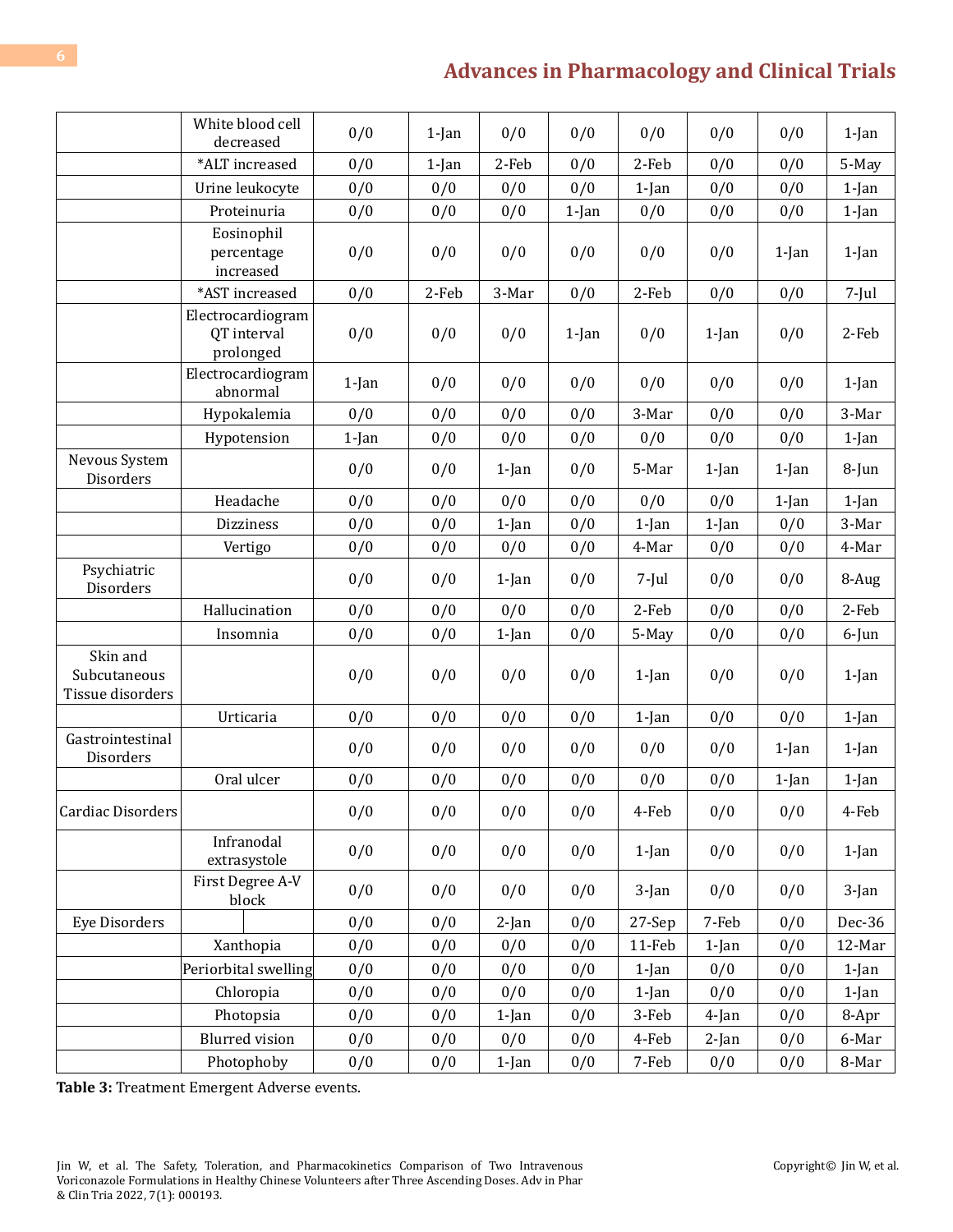#### **Pharmacokinetics**

The mean plasma concentration-time profiles of the test and positive voriconazole in the subjects of the three cohorts after the SAD study are displayed in Figure 1 (3 mg/ kg), Figure 2 (4 mg/kg), and Figure 3 (6 mg/kg). The main pharmacokinetic parameters are summarized in Tables 4 & 5.



Dose =  $4 \text{ mg/kg}$  $8000 -$ 6000 Mean  $(ng/mL)$ T  $\overline{R}$ 4000 2000 50 100 150 200 250  $\bf{0}$ Time (h) **Figure 2:** Mean (standard error) plasma voriconazole concentration-time profiles between the test product (test: T) and the positive comparator (reference: R) in the 4 mg/kg cohort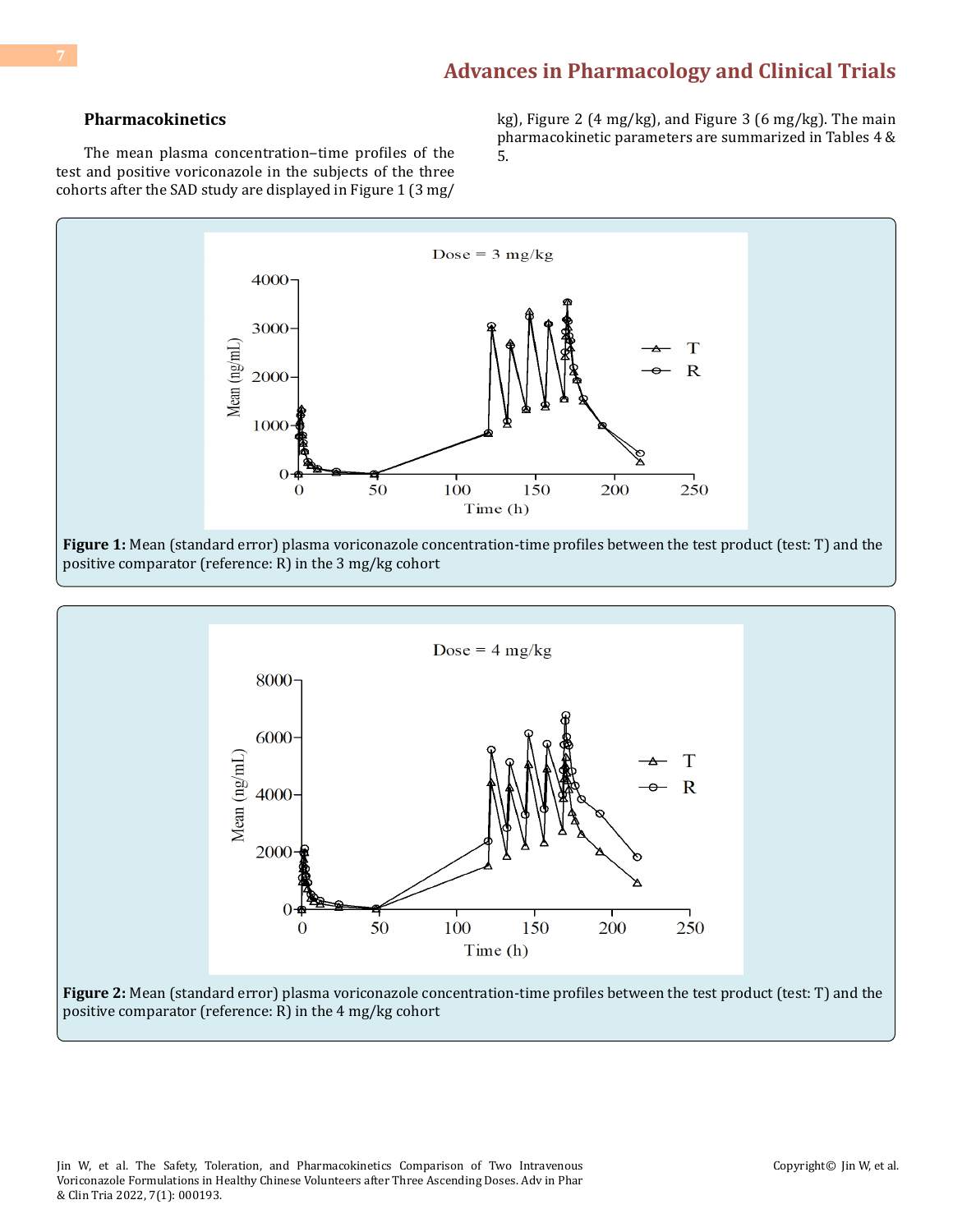

**Figure 3:** Mean (standard error) plasma voriconazole concentration-time profiles between the test product (test: T) and the positive comparator (reference: R) in the 6 mg/kg cohort

| <b>Parameter</b> |                                         | $t_{1/2}$ (h) | $T_{max}(h)^*$                           | $C_{\text{max}}(ng/ml)$ | AUC <sub>0-48h</sub> * (h•ng/mL)       | $AUC_{0,\infty}$ (h•ng/mL)                      | $\lambda_{\rm z}$                                |                 |
|------------------|-----------------------------------------|---------------|------------------------------------------|-------------------------|----------------------------------------|-------------------------------------------------|--------------------------------------------------|-----------------|
|                  | Test drug                               |               | Mean $\pm$ SD $ 5.91\pm2.19$             | 2(1.5,2)                | 1395±226.21<br>(1150~1890)             | 5882.41±2504.46<br>$(3349.85 \times 11501)$     | 6307.86±2962.08<br>$(3456.03 \times 13071.9)$    | $0.08 \pm 0.04$ |
| $Day1-3$         | $3 \text{ mg}$ /<br>$kg(N=8)$           | $CV\%$        | 37.07                                    | 9.12                    | 16.22                                  | 42.58                                           | 46.96                                            | 48.05           |
|                  | Test drug                               |               | Mean $\pm$ SD 7.38 $\pm$ 4.37 2 (1.5, 2) |                         | 2001.25±314.48<br>$(1670 \times 2580)$ | 10569.15±6747.11<br>$(5541.15 \times 24185)$    | 11204.44±7550.59<br>(5735.59~26694.37)           | $0.08 \pm 0.04$ |
|                  | $4 \text{ mg}$ /<br>$CV\%$<br>$kg(N=8)$ |               | 59.3                                     | 9.12                    | 15.71                                  | 63.84                                           | 67.39                                            | 62.09           |
|                  | Test drug                               |               | Mean $\pm$ SD 7.74 $\pm$ 1.14 2 (1.5,2)  |                         | 3461.25±558.99<br>$(2870 \times 4580)$ | 19050.06±4201.76<br>$(11517.10 \times 25026.4)$ | 19723.31±4073.39<br>$(12029.60 \times 25282.36)$ | $0.08 \pm 0.04$ |
|                  | $6 \text{ mg}$ /<br>$kg(N=8)$           | $CV\%$        | 14.79                                    | 12.34                   | 16.15                                  | 22.06                                           | 20.65                                            | 13.83           |
|                  | Positive<br>drug 3 mg/                  |               | Mean±SD 4.10±1.91                        | 2(2,2)                  | 1312.50±188.39<br>(1130~1560)          | 6973.43±4738.70<br>$(4363.4 \times 14069.35)$   | 7325.64±5139.63<br>(4486.09~15020.82)            | $0.14 \pm 0.08$ |
|                  | $kg(N=4)$                               | $CV\%$        | $\bf{0}$                                 | 14.35                   | 67.95                                  | 70.16                                           | 42.09                                            | 61.34           |
|                  | Positive<br>drug 4 mg/                  |               | Mean $\pm$ SD 9.48 $\pm$ 6.05 2 (1.5,2)  |                         | 2162.50±400.53<br>$(1640 \times 2510)$ | 14283.35±7439.36<br>$(5190.6 \times 22745)$     | 15505.65±8539.06<br>$(5397.83 \times 25923.7)$   | $0.11 \pm 0.08$ |
|                  | $kg(N=4)$                               | $CV\%$        | 63.81                                    | 13.33                   | 18.52                                  | 52.08                                           | 55.07                                            | 77.55           |
|                  | Positive<br>drug 6 mg/                  |               | Mean±SD  7.56±1.41                       | 2(2,2)                  | 3177.50±736.13<br>(2170~3920)          | 13968.63±3998.84<br>$(10285.7 \times 17468)$    | 14938.04±4144.66<br>$(11325.73 \times 18768.51)$ | $0.09 \pm 0.02$ |
|                  | $kg(N=4)$                               | $CV\%$        | 18.69                                    | $\boldsymbol{0}$        | 23.17                                  | 28.63                                           | 27.75                                            | 18.39           |

**Table 4:** PK parameters after single doses of 3 mg/kg, 4 mg/kg and 6 mg/kg administration.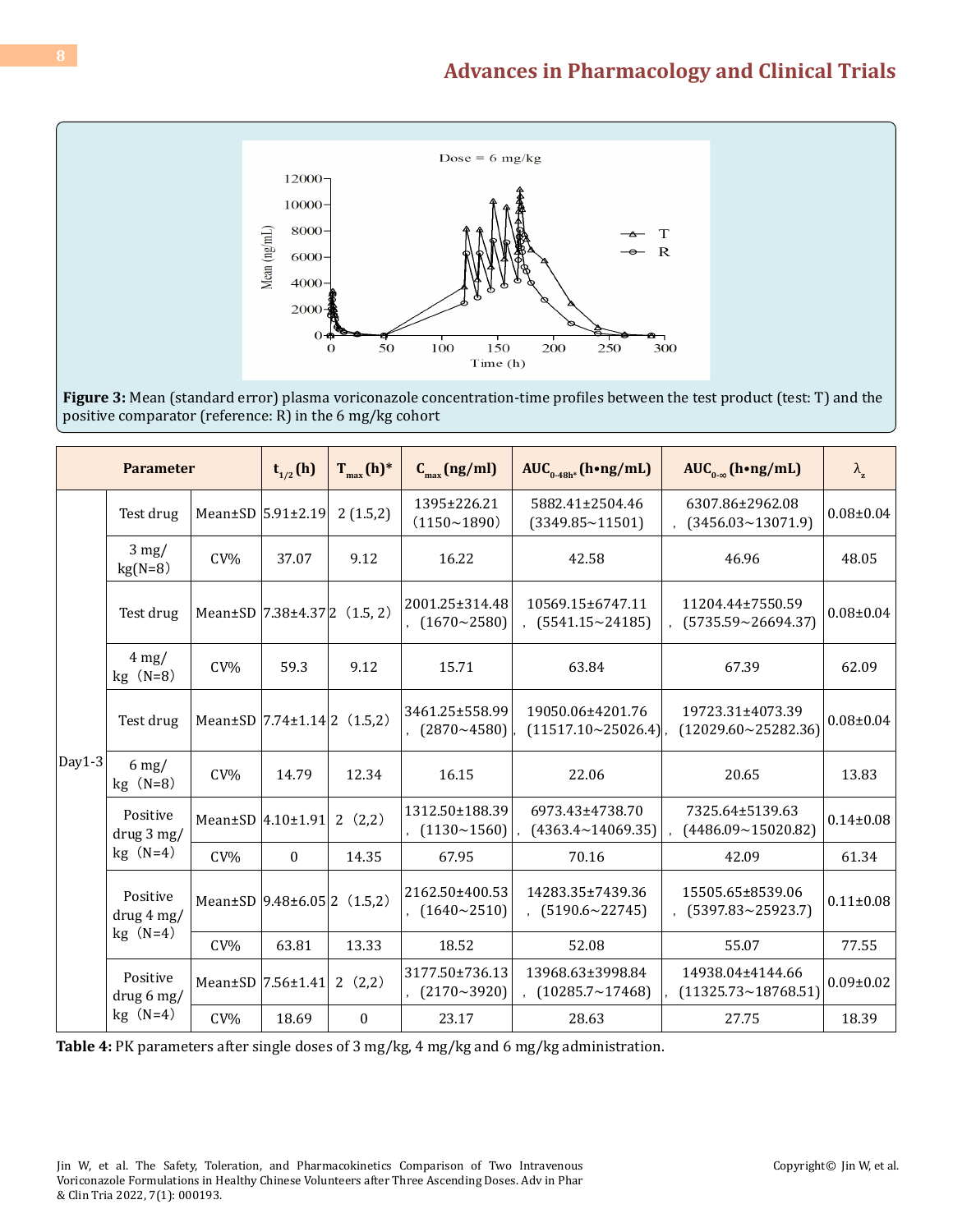| Pk parameter                           |                                                                                                                           |                                                      | unit                      | 3 mg/kg                                             | $4$ mg/kg        |                                                          | $6$ mg/kg |                                                         |                  |
|----------------------------------------|---------------------------------------------------------------------------------------------------------------------------|------------------------------------------------------|---------------------------|-----------------------------------------------------|------------------|----------------------------------------------------------|-----------|---------------------------------------------------------|------------------|
|                                        | <b>Mean±SD</b>                                                                                                            |                                                      | $CV\%$                    | <b>Mean±SD</b>                                      | $CV\%$           | <b>Mean±SD</b>                                           | $CV\%$    |                                                         |                  |
| Test drug (3<br>$mg/kgN=7$<br>, others |                                                                                                                           | $t_{1/2}$                                            | h                         | 11.79±5.77                                          | 48.94            | 21.4±21.88                                               | 102.23    | $9.45 \pm 0.95$                                         | 10.06            |
| $N=8$ )                                |                                                                                                                           | $T_{\frac{\text{max,ss}}{2}}$                        | $\boldsymbol{\textbf{h}}$ | 170 (170,170)                                       | $\boldsymbol{0}$ | 170 (169.5,170)                                          | 0.1       | 170 (169.5,170)                                         | 0.14             |
|                                        |                                                                                                                           | $\textsf{C}_{{}_{\rm max, ss}}$                      | ng/mL                     | 3550±891.87<br>$(2660~-4820)$                       | 25.12            | 5337.50±1626.23<br>$(3400 - 8520)$                       | 30.47     | 9617.5±1545.01<br>$(7020 - 12000)$                      | 16.06            |
|                                        |                                                                                                                           | $\underline{\underline{C}_{\text{min,ss}}}$<br>ng/mL |                           | 1486.29±783.47                                      | 52.71            | 2616.13±1627.48                                          | 62.21     | 5378.75±1193.61                                         | 22.19            |
|                                        |                                                                                                                           | $C_{\text{av, ss}}$                                  | ng/mL                     | 2245.32±847.89                                      | 37.76            | 3631.05±1657.09                                          | 45.64     | 7075.52±1281.96                                         | 18.12            |
|                                        | day8-<br>10(6)<br>mg/                                                                                                     |                                                      | $h*ng/$                   | 26943.86±10174.67                                   | 37.76            | 59226.25±21102.34                                        | 45.64     | 84906.25±<br>15383.5, (59165~                           | 18.12            |
|                                        | kg: day<br>$8 - 13$                                                                                                       | # $\mathsf{AUC}_{_{0\text{-}12\text{h, ss}}}$        | mL                        | (16418.25~12487.50)                                 |                  | $(28237.5 \times 72677.5)$                               |           | 105242.5)                                               |                  |
|                                        | $\lambda$                                                                                                                 | # $AUC_{0-\infty}$                                   | $h*ng/$<br>mL             | 63950.38±45110.55<br>$(26268.95 \times 133381.13)$  | 70.54            | 178049.94±222943<br>.05(31533.23~6880 125.21<br>50.67)   |           | 272017.81±<br>63103.68<br>$(142321.17\sim$<br>335940.3) | 23.2             |
|                                        |                                                                                                                           | $\text{AUC}_{\_\!\%{\text{Extrap}}_{-}}$<br>obs      | $\%$                      | 7.46±7.07                                           | 94.81            | 15.62±22.65                                              | 144.98    | $0.31 \pm 0.13$                                         | 43.7             |
|                                        |                                                                                                                           | Vz, ss/F                                             | $\mathbf L$               | 111.55±23.99                                        | 21.5             | 156.01±79.33                                             | 50.85     | 132.44±24.36                                            | 18.4             |
|                                        |                                                                                                                           | $Cl_{ss}/F$                                          | L/h                       | $6.93 \pm 1.93$                                     | 27.84            | $6.60 \pm 2.81$                                          | 42.57     | $4.35 \pm 0.58$                                         | 13.36            |
|                                        |                                                                                                                           | $\rm R_{\rm AUC}$                                    | $\sqrt{2}$                | $5.18 \pm 1.07$                                     | 20.58            | $5.59 \pm 1.15$                                          | 20.63     | $5.82 \pm 0.47$                                         | 8.14             |
|                                        |                                                                                                                           | $R_{\underline{Cmax}}$                               |                           | $2.50 \pm 0.44$                                     | 17.46            | $2.63 \pm 0.46$                                          | 17.47     | 2.79±0.28                                               | 10.11            |
|                                        |                                                                                                                           | $t_{1/2}$                                            | $\,h$                     | 15.27±16.22                                         | 106.21           | 29.55±18.04                                              | 61.05     | $9.84 \pm 2.72$                                         | 27.59            |
|                                        |                                                                                                                           | $\displaystyle{{}^*\!T_{\!\!_{\text{max,ss}}}$       | $\boldsymbol{\textbf{h}}$ | 170 (170,170)                                       | $\boldsymbol{0}$ | 170 (169.5,170)                                          | 0.15      | 170 (170,170)                                           | $\boldsymbol{0}$ |
|                                        |                                                                                                                           | $\textsf{C}_{\textsf{max,ss}}$                       | ng/mL                     | 8090.00±2101.82<br>(5710.00~10200.00)               | 32.88            | 6807.5±1920.7<br>$(3930 - 7870)$                         | 28.21     | 8090.00±2101.82<br>(5710~10200)                         | 25.98            |
|                                        |                                                                                                                           | $\mathsf{C}_{\min, \text{ss}}$                       | ng/mL                     | 1498.25±1009.26                                     | 67.36            | 3847.50±1686.31                                          | 43.83     | 4020.00±1910.29                                         | 47.52            |
|                                        | Day                                                                                                                       | $\underline{C}_{\text{av, ss}}$                      | ng/mL                     | 2302.66±1056.56                                     | 45.88            | 4935.52±1758.53                                          | 35.63     | 5552.81±1941.27                                         | 34.96            |
| Positive                               | $8 - 10$<br>(6)<br>mg/<br>$\left \text{drug}\right\rangle$ (N=4 $\left \text{kg:day}\right $<br>$8 - 13$<br>$\mathcal{C}$ | # $\mathsf{AUC}_{_{0\text{-}12\text{h, ss}}}$        | $h*ng/$<br>$\rm mL$       | 66633.75±23295.29<br>$(39932.50 \times 91655)$      | 45.88            | 59226.25±<br>$21102.34(28237.5\sim$<br>72677.5)          | 35.63     | 66633.75±23295.29<br>$(39932.50 \times 91655)$          | 34.96            |
| in each<br>dose)                       |                                                                                                                           | $^{\#}AUC_{0-\infty}$                                | $h*ng/$<br>mL             | 166054.79±93499.64<br>$(72573.27 \times 273153.39)$ | 113.45           | 268193.50±<br>168709.02<br>$(48854.73\sim$<br>450873.83) | 62.91     | 166054.79±<br>93499.64<br>$(72573.27\sim$<br>273153.39) | 56.31            |
|                                        |                                                                                                                           | $\text{AUC}_{\text{\%Extrap}_-}$<br>obs              | $\%$                      | 10.98±20.35                                         | 185.36           | 28.76±20.94                                              | 72.81     | $1.40 \pm 0.91$                                         | 64.81            |
|                                        |                                                                                                                           | Vz, ss/F                                             | L                         | 118.94±44.61                                        | 37.51            | 159.80±50.16<br>31.39                                    |           | 116.28±13.62                                            | 11.72            |
|                                        |                                                                                                                           | $Cl_{ss}/F$                                          | L/h                       | $7.21 \pm 3.07$                                     | 42.59            | $4.56 \pm 1.82$                                          | 39.92     | $6.41 \pm 2.85$                                         | 44.37            |
|                                        |                                                                                                                           | $\rm R_{\rm AUC}$                                    | 7                         | $5.26 \pm 0.99$                                     | 42.59            | 5.26±0.99                                                | 9.19      | $5.52 \pm 0.76$                                         | 13.7             |
|                                        |                                                                                                                           | $R_{\underline{Cmax}}$                               | $\prime$                  | $2.68 \pm 0.72$                                     | 26.98            | $3.11 \pm 0.57$                                          | 18.35     | 2.55±0.34                                               | 13.33            |

\*Tmax medium (min, max) #: Mean±SD (min, max), one subject withdraw due to adverse reaction before **Table 5:** PK parameters after multiple doses of 3 mg/kg, 4 mg/kg and 6 mg/kg administration.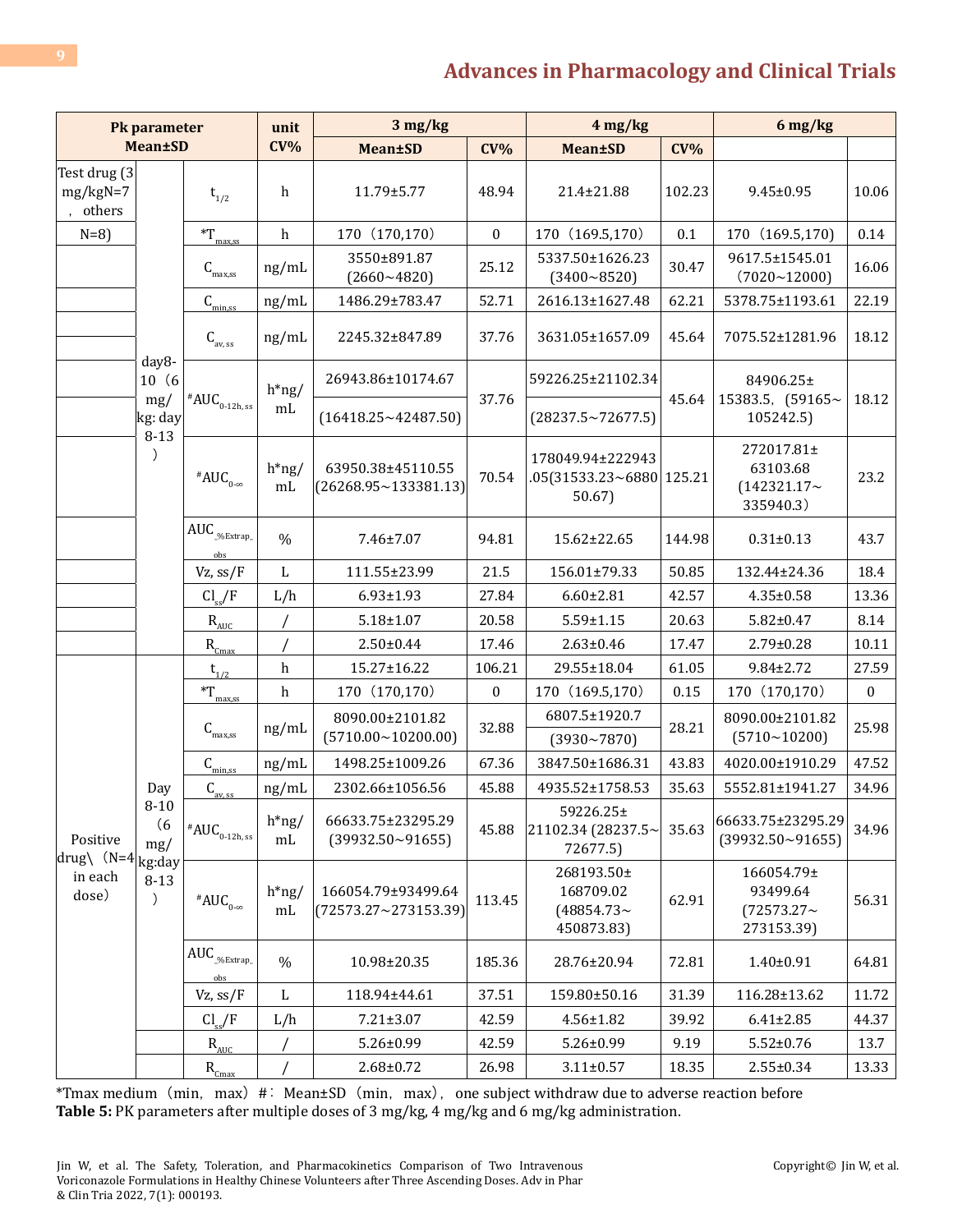In the SAD study, the median Tmax was 2 h for the test drug and positive drug with different doses of 3 mg/ kg, 4 mg/kg, and 6 mg/kg. The average range of T1/2 was  $5.91 \sim 7.74$  h and  $6.85 \sim 9.48$  h for the test drug and positive drug with a dose of  $3~6$  mg/kg, respectively, with slight differences between the two drugs. The Cmax, AUC0–t, and AUC0–∞ of the test and positive voriconazole were 1395.00 ± 226.21 and 1312.50±188.39 ng/mL, 5882.41±2504.46 and 6973.43±4738.70 h\*ng/mL, and 6307.86 ± 2962.08 and 7325.64  $\pm$  5139.63 h\*ng/mL at 3 mg/kg, respectively; 2001.25 ± 314.48 and 2162.50 ± 400.53 ng/mL, 10569.15 ± 6747.11 and 14283.35 ± 7439.36 h\*ng/mL, 11204.44  $± 7550.59$  and 15505.65  $± 8539.06$  h\*ng/mL at 4 mg/kg, respectively; and 3461.25 ± 558.99 and 3177.50 ± 736.13 ng/mL, 19050.06 ± 4201.76 and 13968.63 ± 3998.84 h\*ng/ mL, 19723.31 ± 4073.39 and 14938.04 ± 4144.66 h\*ng/mL at 6 mg/kg, respectively.

In the MAD study with different doses of 3 mg/kg, 4 mg/ kg, and 6 mg/kg, test and positive drugs were administered intravenously nine times, q12 h from day 4 to day 7, and once in the morning of day 8. On day 4 and 5, both drugs reached steady state. The average Tmax in the steady state was 170.00 h for the two drugs. The Cmax, AUC0–t, and AUC0–∞ of the test and positive voriconazole was 3550.00 ± 891.87 and 3547.50 ± 1166.37 ng/mL, 26943.86 ± 10174.67 and 27631.88 ± 12678.71 h\*ng/mL, and 63950.38 ± 45110.55 and 83980.04 ± 95273.34 h\*ng/mL at 3 mg/kg, respectively; 5337.50 ± 1626.23 and 6807.50 ± 1920.70 ng/mL, 43572.63 ± 19885.07 and 59226.25 ± 21102.34 h\*ng/mL, and 178049.94 ± 222943.05 and 268193.50 ± 168709.02 h\*ng/mL at 4 mg/kg, respectively; and  $9617.50 \pm 1545.01$ and 8090.00 ± 2101.82 ng/mL, 43572.63 ± 19885.07 and 59226.25 ± 21102.34 h\*ng/mL, and 272017.81 ± 63103.68 and 166054.79 ± 93499.64 h\*ng/mL at 6 mg/kg, respectively.

In the steady state after multiple administration, RAuc (mean±SD)of test drug vs positive control drug of 3 mg/ kg, 4 mg/kg, and 6 mg/kg was  $5.18 \pm 1.07$  and  $5.26 \pm 0.99$ , 5.59 ± 1.15 and 6.27 ± 0.58, and5.82 ± 0.47and 5.52 ± 0.76, respectively; and Rcmax (mean  $\pm$  SD) were 2.50  $\pm$  0.44 and 2.68 ± 0.72, 2.63 ± 0.46 and 3.11 ± 0.57,and 2.79 ± 0.28 and  $2.55 \pm 0.34$ , respectively.

For the test intravenous voriconazole, a 2-fold increase in the single dose from 3 mg/kg to 6 mg/kg resulted in a 2.5- and 3.2-fold increase in Cmax and AUC0-t, respectively. The pharmacokinetics of the test intravenous voriconazole are characterized by high interindividual variability with a coefficient of variance of Cmax up to 67.95% and AUC0-τ up to 70.16% at a single dose and nonlinear pharmacokinetics with a regression coefficient of Cmax of 1.31 and AUC0-τ of 1.75 at a single dose and Cmax of 1.39 and AUC0-τ of 1.57 at multiple doses. There was a greater proportion of drug exposure increase than dose increase.

#### **Discussion**

The safety, toleration, and pharmacokinetics of intravenous voriconazole in healthy Chinese subjects were evaluated in three cohorts of different dose regimens after SAD and MAD administration at 3 mg/kg, 4 mg/kg, and 6 mg/ kg. A total of 42 healthy subjects were enrolled in this study, 41 of whom completed all the drug administration tests according to the requirements of the scheme; one subject was withdrawn due to an AE after completing a single dose of PK.

In general, this pharmacokinetic study showed high intersubject variability. As a consequence of this high variability, different patients treated with voriconazole at the same dose can exhibit a wide range of drug concentrations in their plasma. The results of this study showed that voriconazole exhibits nonlinear pharmacokinetics in healthy Chinese adults, which is consistent with the original voriconazole. This nonlinearity may be due to saturable systemic clearance (CL) [9]. In a single intravenous infusion, the PK parameters of different doses were essentially the same, with a consistent trend of dose escalation between the test drug and the positive drug.

After multiple doses of voriconazole were administered, in each dose cohort, significant accumulation of voriconazole in plasma was observed in the body of the subjects for the test drug and the positive-controlled drug voriconazole due to the nonlinear phamacokinetics. It showed a steady state on day 8 (D8) with significant dose-dependent accumulation and decreased systemic CL, showing a slightly increasing trend with increasing dose, with no significant difference in this study for either the test drug or positive drug. The accumulation index of RAUC and Rcmax in the test formulation group increased slightly with an increase in the dose. An atypical linear relationship was observed between single-dose and multiple-dose studies. Exposure, in terms of peak plasma concentration (Cmax) and AUC, increased in a disproportionate manner with dosage. The proportion of increased drug exposure was greater than that of the increased dose.

For the test formulations, a 2-fold increase in the single dose from 3 mg/kg to 6 mg/kg resulted in a 2.5- and 3.2-fold increase in Cmax and AUC0-t, respectively. After multiple dosing with 3 mg/kg IV bid, the Cmax and AUC0-t values increased approximately 2.5- and 4.5-fold, respectively, after a single dosing, which was similar to 4 mg/kg and 6 mg/ kg respectively. In general, these pharmacokinetic studies showed high intersubject variability in the estimates of Cmax and AUC following SAD and MAD studies. Intersubject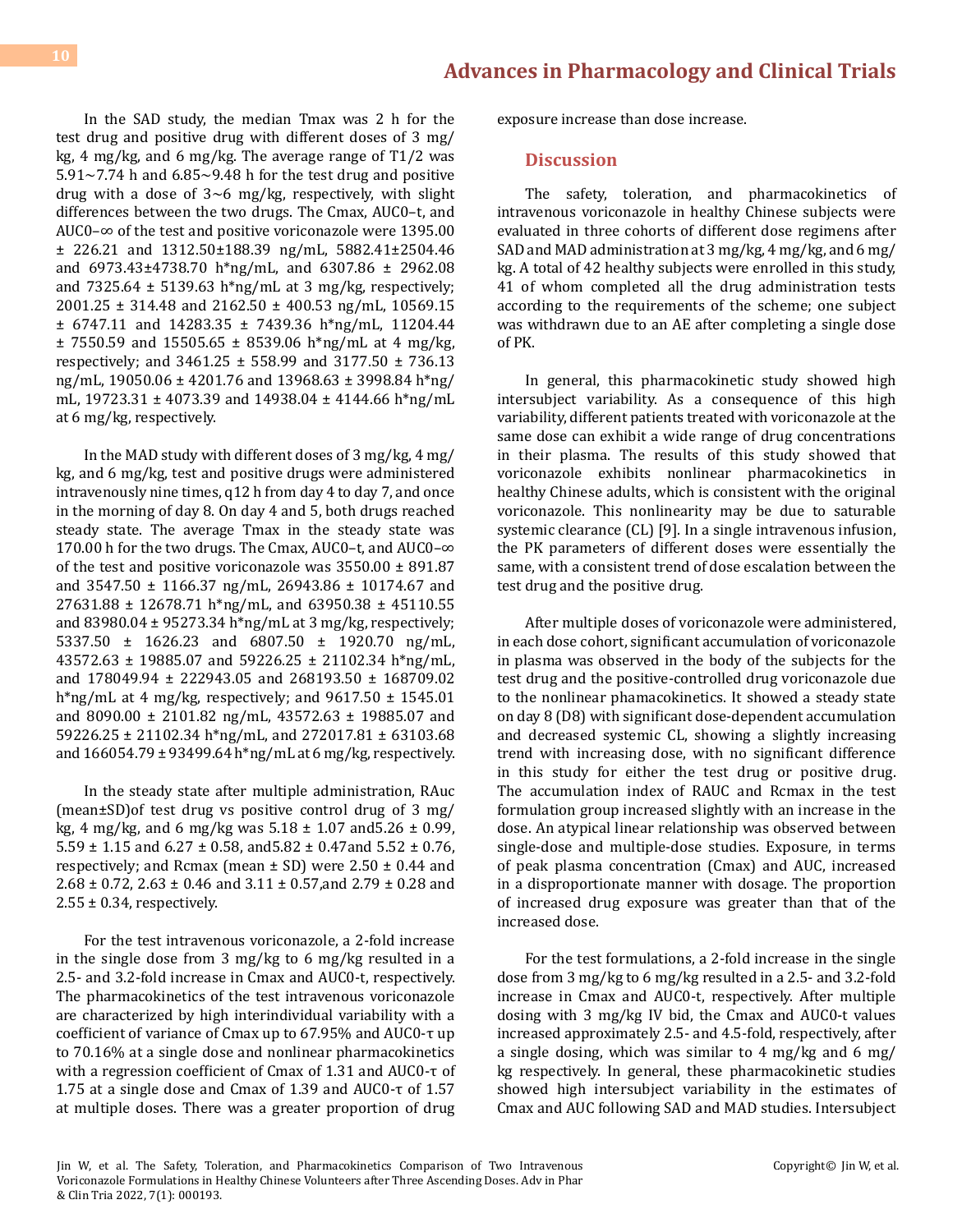variability (expressed as CV %) ranged from approximately 15% to greater than 100%.

The AEs of the test drug and positive drug groups increased with an increase in dose. Multiple doses of voriconazole were well tolerated in these studies, and no serious adverse events were observed. The main AEs, such as elevated aspartate aminotransferase, insomnia, elevated alanine aminotransferase, flash hallucination, yellow vision, photophobia, blurred vision, vertigo, decreased serum potassium, and prolonged QT interval of ECG, all reported adverse reactions according to the instructions for positivecontrolled drugs. The overall safety of the test formulation and placebo were tolerable. The excipient Betadex sulfobutyl ether sodium and SBECD as a solubilizer was accepted and should be monitored in the future clinical therapeutic drug monitoring. Therefore, in the clinical therapeutic drug monitoring, the investigator should monitor cardiovascular<br>system, infusion related reactions, hepatotoxicity, infusion related reactions, monitoring of liver function, visual adverse reactions, renal adverse reactions, monitoring of renal function, skin adverse reactions, embryo fetal toxicity and laboratory examination, etc.

In this study, the most frequent TEAEs of voriconazole were transient visual disturbances without structural or functional sequelae. None of the subjects discontinued the study due to visual adverse events. Several studies of voriconazole have shown that the most distinctive visual reaction to the drug is an altered or enhanced perception of light [7,14-17]. Other reactions have included blurred vision, color vision change, and photophobia [18]. The visual reactions observed in this study were similar to those previously reported and were all classified as mild in nature, transient, and spontaneously resolved [19].

In summary, the pharmacokinetic parameters of healthy Chinese volunteers showed nonlinear characteristics after single and multiple intravenous infusions of different doses of voriconazole (3 mg/kg, 4 mg/kg and 6 mg/kg). Significant dose-dependent accumulation in the bodies of the subjects was observed after repeated administration in each cohort. The accumulation index RAUC and RCmax increased slightly with an increase in the dose. Adverse events were mainly mild (grade 1), and the main drug-related AEs in the study were expected. The frequency of AE increased with an increase in dose. The overall safety was tolerable. In conclusion, the pharmacokinetics, safety, and tolerability of test voriconazole were comparable to those of Vfend® after SAD and MAD intravenous infusion. The generic test voriconazole can be further verified as a clinically effective alternative to Vfend® in a bioequivalent study in healthy Chinese adults.

#### **References**

- 1. [Perfect JR, Marr KA, Walsh TJ, Greenberg RN, Bertrand DP,](https://pubmed.ncbi.nlm.nih.gov/12715306/)  [et al. \(2003\) Voriconazole Treatment for Less-Common,](https://pubmed.ncbi.nlm.nih.gov/12715306/) [Emerging, or Refractory Fungal Infections. Clin Infect Dis](https://pubmed.ncbi.nlm.nih.gov/12715306/) [36\(9\): 1122-1131.](https://pubmed.ncbi.nlm.nih.gov/12715306/)
- 2. [Radford SA, Johnson EM, Warnock DW \(1997\) In Vitro](https://pubmed.ncbi.nlm.nih.gov/9087501/)  [Studies of Activity of Voriconazole \(UK-109,496\), a](https://pubmed.ncbi.nlm.nih.gov/9087501/)  [New Triazole Antifungal Agent, Against Emerging and](https://pubmed.ncbi.nlm.nih.gov/9087501/)  [Less-Common Mold Pathogens. Antimicrob Agents](https://pubmed.ncbi.nlm.nih.gov/9087501/) [Chemother 41\(4\): 841-843.](https://pubmed.ncbi.nlm.nih.gov/9087501/)
- 3. [Kontoyiannis DP, Marr KA, Park BJ, Alexander BD,](https://pubmed.ncbi.nlm.nih.gov/20218877/) [Anaissie EJ, et al. \(2010\) Prospective Surveillance for](https://pubmed.ncbi.nlm.nih.gov/20218877/) [Invasive Fungal Infections in Hematopoietic Stem Cell](https://pubmed.ncbi.nlm.nih.gov/20218877/)  [Transplant Recipients, 2001–2006: Overview Of the](https://pubmed.ncbi.nlm.nih.gov/20218877/) [Transplant-Associated Infection Surveillance Network](https://pubmed.ncbi.nlm.nih.gov/20218877/)  [\(TRANSNET\) Database. Clin Infect Dis 50\(8\): 1091-1100.](https://pubmed.ncbi.nlm.nih.gov/20218877/)
- 4. [Walsh TJ, Anaissie EJ, Denning DW, Raoul H, Kontoyiannis](https://pubmed.ncbi.nlm.nih.gov/18177225/)  [DP, et al. \(2008\) Treatment of Aspergillosis: Clinical](https://pubmed.ncbi.nlm.nih.gov/18177225/)  [Practice Guidelines of the Infectious Diseases Society of](https://pubmed.ncbi.nlm.nih.gov/18177225/) [America. Clin Infect Dis 46\(3\): 327-360.](https://pubmed.ncbi.nlm.nih.gov/18177225/)
- 5. [Weiss J, Ten Hoevel MM, Burhenne J, Walter Sack](https://pubmed.ncbi.nlm.nih.gov/19033450/)  [I, Hoffmann M, et al. \(2009\) CYP2C19 Genotype is](https://pubmed.ncbi.nlm.nih.gov/19033450/) [a Major Factor Contributing to the Highly Variable](https://pubmed.ncbi.nlm.nih.gov/19033450/)  [Pharmacokinetics of Voriconazole. J Clin Pharmacol](https://pubmed.ncbi.nlm.nih.gov/19033450/) [49\(2\): 196-204.](https://pubmed.ncbi.nlm.nih.gov/19033450/)
- 6. [Saravolatz LD, Johnson LB, Kauffman CA \(2003\)](https://academic.oup.com/cid/article/36/5/630/454409) [Voriconazole: A New Triazole Anti-Fungal Agent. Clinical](https://academic.oup.com/cid/article/36/5/630/454409)  [Infectious Diseases 36\(5\): 630-637.](https://academic.oup.com/cid/article/36/5/630/454409)
- 7. [Denning DW, Ribaud P, Milpied N, Caillot D, Herbrecht R,](https://pubmed.ncbi.nlm.nih.gov/11807679/)  [et al. \(2002\) Efficacy and Safety of Voriconazole in the](https://pubmed.ncbi.nlm.nih.gov/11807679/) [Treatment of Acute Invasive Aspergillosis. Clin Infect Dis](https://pubmed.ncbi.nlm.nih.gov/11807679/) [34\(5\): 563-571.](https://pubmed.ncbi.nlm.nih.gov/11807679/)
- 8. [Zonios DI, Gea Banacloche J, Childs R, Bennett JE \(2008\)](https://www.ncbi.nlm.nih.gov/labs/pmc/articles/PMC2727751/) [Hallucinations during Voriconazole Therapy. Clin Infect](https://www.ncbi.nlm.nih.gov/labs/pmc/articles/PMC2727751/) [Dis 47\(1\): 7-10.](https://www.ncbi.nlm.nih.gov/labs/pmc/articles/PMC2727751/)
- 9. [Lee S, Kim BH, Nam WS, Yoon SH, Cho JY, et al. \(2012\) Effect](https://pubmed.ncbi.nlm.nih.gov/21383338/) [of CYP2C19 Polymorphism on the Pharmacokinetics of](https://pubmed.ncbi.nlm.nih.gov/21383338/) [Voriconazole after Single and Multiple Doses in Healthy](https://pubmed.ncbi.nlm.nih.gov/21383338/)  [Volunteers. J Clin Pharmacol 52\(2\): 195-203.](https://pubmed.ncbi.nlm.nih.gov/21383338/)
- 10. Vfend IP (2017) Prescribing information. Revis March.
- 11. [Benitez LL, Carver PL \(2019\) Adverse Effects Associated](https://pubmed.ncbi.nlm.nih.gov/31093949/) [with Long-Term Administration of Azole. Anti AG Drugs](https://pubmed.ncbi.nlm.nih.gov/31093949/) [79\(9\): 833-853.](https://pubmed.ncbi.nlm.nih.gov/31093949/)
- 12. [von Mach MA, Burhenne J, Weilemann LS \(2006\)](https://www.ncbi.nlm.nih.gov/labs/pmc/articles/PMC1592308/) [Accumulation of the Solvent Vehicle Sulphobutylether](https://www.ncbi.nlm.nih.gov/labs/pmc/articles/PMC1592308/)